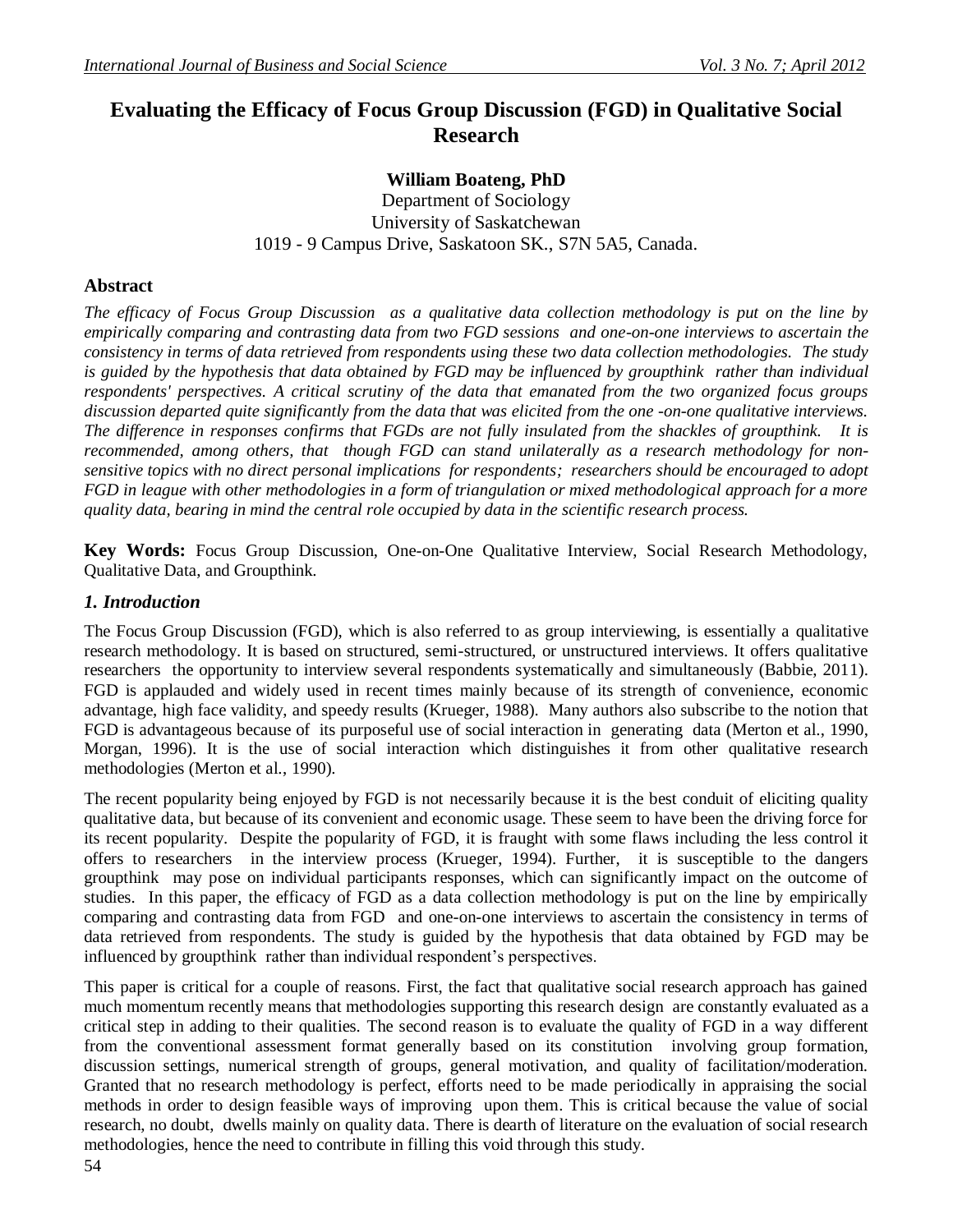### *2. Potential Impact of Groupthink on the Outcome of Focus Group Discussion*

Groupthink is a psychological observable fact that occurs within groups of people. It is the manner of thoughts that happens when the desire for harmony in a decision-making group overshadows a pragmatic appraisal of alternatives. Group members try to minimize conflict and reach a consensus decision without critical evaluation of alternative perspectives (Turner & Pratkanis,1998). Most of the initial research on groupthink was performed by Irving Janis. In an influential 1972 book, his original definition of the term was "A mode of thinking that people engage in when they are deeply involved in a cohesive in-group, when the members' strivings for unanimity override their motivation to realistically appraise alternative courses of action (Janis, 1972). Following Janis, other studies have attempted to reformulate the groupthink model. Notable among them include Hart (1998), who developed a concept of groupthink as premised upon collective optimism and collective avoidance. In looking at the correlation between social influence and decision-making, McCauley (1989) pointed to the tremendous impact of conformity and compliance in groups decisions.

The principal social cost of groupthink, however, is the loss of individual creativity, uniqueness, and independent thinking (Turner & Pratkanis, 1998). Whether groupthink occurs in a situation is largely a subjective perception (Schafer and Crichlow, 1996). But it is undeniable the fact that groupthink has the potential to impact on reactions from individuals in group situations. Groups are, without a doubt, cogent social interaction capable of wielding significant influence - could be positive or negative - on decision-making. They can sometimes encourage individuals to conform to behaviours and actions that they would otherwise not engaged in. Famous classical experimentations by Stanley Milgram (1963, 1965) and Solomon Asch (1952) amply reveal the tremendous impact that a groupthink can have on individual behaviour and action when in a group situation.

#### *3. Method of Study*

In order to place FGD under the microscope, another social research methodology - social experimentation - was adopted. Two focus group discussions were organized on relationship between stress, domestic violence, and health. Two groups composed of six members each were constituted to dilate on the issue. Their responses were noted in the focus groups discussion. This was followed up with a one-on-one qualitative interview with the same respondents. The later interview was based on the same theme but couched a little bit differently in a form similar to the test-retest approach.

The rationale was to ascertain if the responses from the focus groups discussion departed significantly from that of the one-on one qualitative interview. This was done to check if groupthink had an influence on the responses that emanated from the two focus group discussions. The problem with this approach, however, was ensuring that the differences in the responses from the groups and the one-on-one interviews, if any, was attributable to groupthink. The limitation was how to control for potential sources of spuriousness between the variables groupthink and individual responses in focus groups discussion. A way of counteracting the spuriousness between the independent and dependent variables in the study's hypothesis was to ensure a brief period between the focus groups discussion and the one-on-one interview.

#### *4. Analysis, Conclusion and Recommendations*

A critical scrutiny of the data that emanated from the two organized focus groups discussion departed quite significantly from the data that was elicited from the one -on-one qualitative interviews. A number of inferences can be made out of the above revelation. Prominent inference, however, is the confirmation of FGD as not fully insulated from groupthink.

The case where groupthink offset individual responses may be attributed to many external variables as well, including the overall organization, constitution, composition, and even the participants motivation during the FGD session. Consequently, to control for any spuriousness in the correlation between the variables - groupthink and differences in results outcome - the respondents were made to recall their experiences in the FGD during the one-on-one qualitative interviews. It was unanimously expressed by the respondents that they never felt pressurized being part of the FGD. Majority of them, however, felt shy to delve deeper into their experiences because they did not know the other respondents and for that matter could not entrust them with details about their private lives. It is believed that the "hold back" attitude of the respondents primarily accounted for the disparity found in the two data sets. At best, sensitive social topics, like the one used for this study, with direct personal implications for respondents should not be premised on FGD.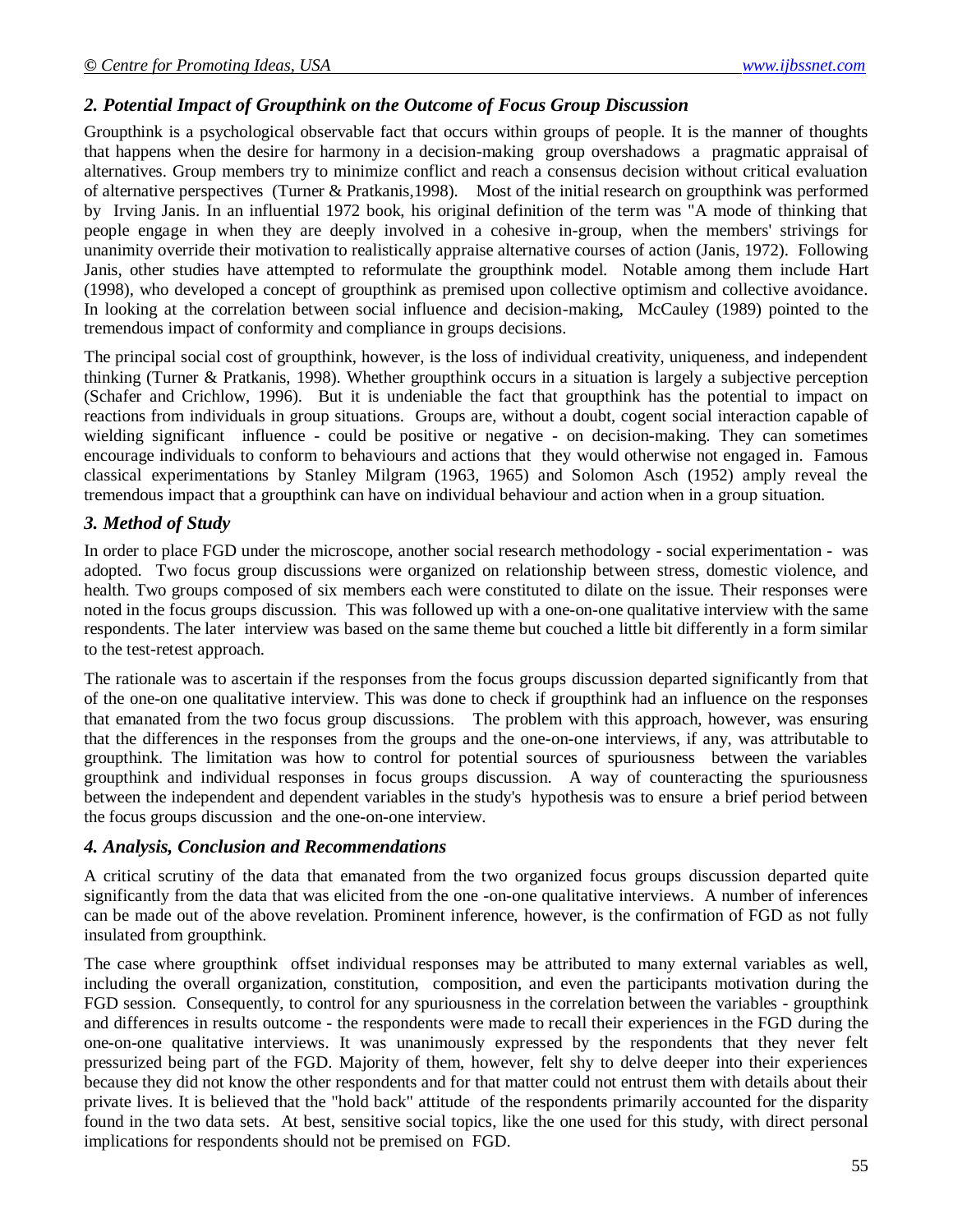Groupthink, thus comes into the equation because the fact that majority of the respondents could not open up with their experiences in relation to the subject/themes implied that they had to concur and conform with the experiences of the few who could open up to fit into the group's orientation. Evidently, FGD in spite of its widely acclaimed popularity as a social research methodology because of its convenience and economical usage, can be fraught with some limitations. These limitations are rooted in the potential adverse impact that groupthink may have on the outcome of FGD.

On the contrary, FGD can also provide the necessary enlightening and conceptual tool to educate respondents more on a non-sensitive subject to enable them relate well to it, and not necessary be swayed or influenced by groupthink. FGD can spark off one another, suggesting different dimensions and nuances of the original problem that any one participant might not have thought of. Sometimes a totally different understanding of a problem emerges from the group discussion (Rubin & Rubin, 1995). It is therefore no surprise the fact that researchers hold different opinions as to the amount of agreement needed within a group to conclude the occurrence of groupthink in social research outcome (Schafer and Crichlow, 1996).

That said, caution has to be exercised in ensuring that groupthink does not take away the individuality, uniqueness, and independent thinking expected of respondents. Such a caution is critical in lieu of the revelation in the literature that the primary socially negative cost of groupthink may be the loss of individual creativity, uniqueness, and independent thinking (Turner & Pratkanis, 1998).

Even though all research methodologies do have some rough edges to it, it is important the respective negativities rendering them not fully functional are identified and addressed so as to yield quality data, which invariably defines the outcome of scientific research. Identifying groupthink as a potential danger to the outcome of FGD is therefore a step in the right direction.

The following recommendations are worth considering in improving the efficacy of FGD as a social research methodology rooted in social interaction. Though FGD can stand unilaterally as a research methodology for a study, it is recommended that where researchers have the resources they should be encouraged to adopt FGD in league with other methodologies in a form of triangulation and mixed methodological approach. For example FGD, which generates more sociologically-based data can be buttressed by one-on-one qualitative interview to elicit for a more data on a subject/theme.

Facilitators or moderators should always remind themselves of the potential dangers that groupthink can pose on the outcome of FGD by ensuring fair distribution of opportunities to all participants to voice out their perspectives. FGD participants voluntary assumption of leadership roles and overly assertiveness should be professional discouraged. Individual participants in FGD should be discouraged as much as possible from socially distancing themselves from the others, in order not to influence or dictate indirectly the outcome of responses.

The constitution and composition of FGD as a homogeneous group, though difficult to be realistically attained always, should be strived for by FGD organizers to place all participants on the same pedestal. This will aid in counteracting unnecessary influence other participants may wield on their colleagues and groupthink for that matter. Another way of minimizing the potential impact of groupthink in FGD is to adopt the extended focus group technique. This entails a survey administration to participants prior to the FGD itself. The survey basically includes materials to be discussed at the FGD. Such surveys enable participants to develop a commitment to a stance or perspective prior to the FGD (Sussman et al., 1991), so they do not easily become swayed by the group.

The extended focus group can also come after the real FGD to minimize the impact the exposure to some of the discussed questions prior to the real FGD may pose on participants reaction in the group session. In the post FGD situation, an administration of a brief survey interview is offered to participants to capture their summary or overall views of on the subject/theme discussed. Such a follow-up survey interviews will also offer respondent another opportunity to express views they could not expressed in the earlier discussion, or clarify further on points or stance already expressed. This, surely, can impact positively on the quality of the data. The disadvantage here though is that some participants who have already been overly influenced by the group may still be stuck to the group's orientation.

Organizers of FGD as a tool for qualitative field research need to be mindful that not all social qualitative topics lend themselves for the application of the FGD. Studies on sensitive topics with personal implications for respondents should not be premised on FGD.